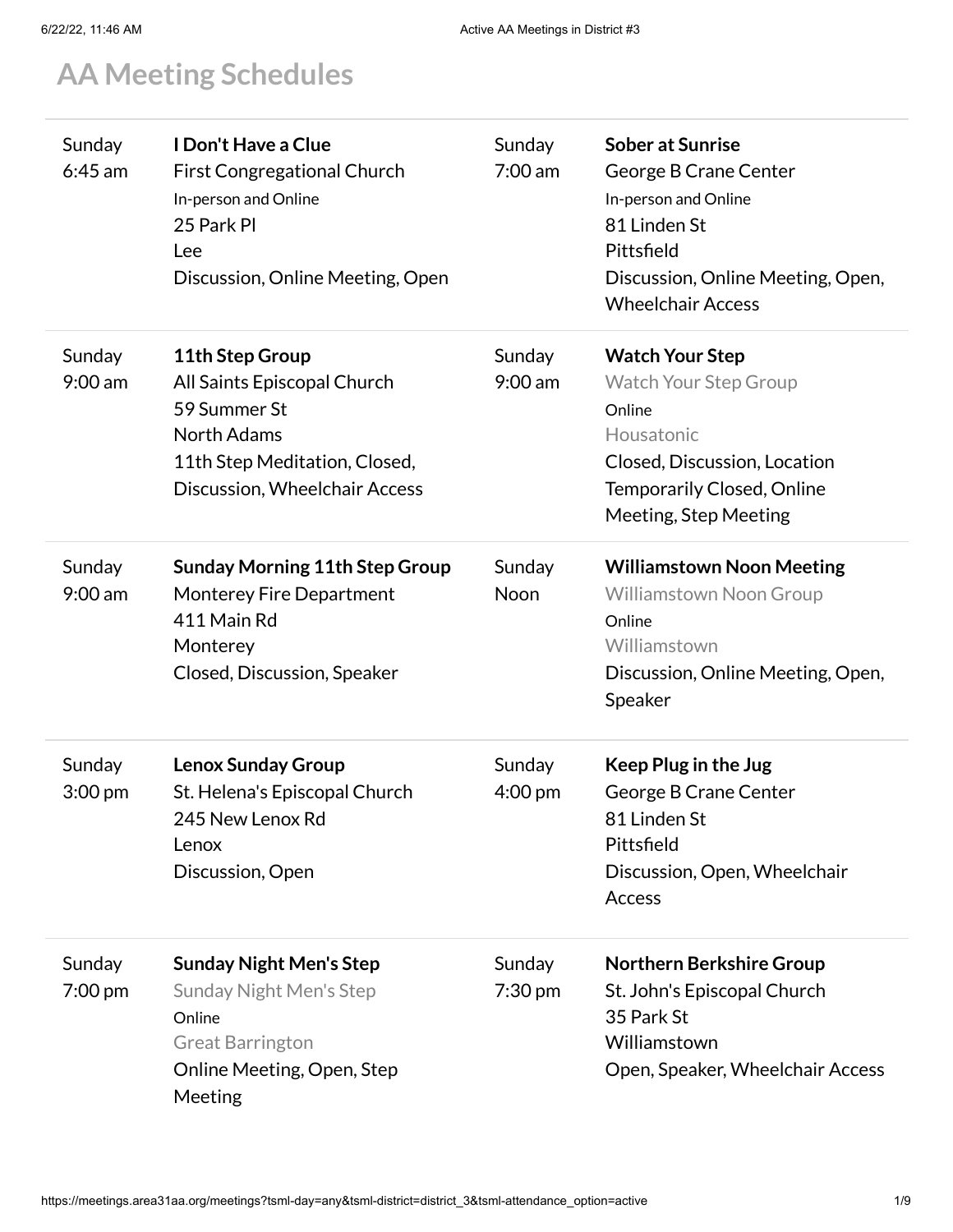| Monday<br>$6:45$ am | <b>I Don't Have A Clue</b><br>Don't Have a Clue Group<br>Online<br>Lee<br>Online Meeting, Open, Step<br>Meeting                                               | Monday<br>7:00 am           | <b>Sober at Sunrise</b><br>George B Crane Center<br>In-person and Online<br>81 Linden St<br>Pittsfield<br>Discussion, Online Meeting, Open,<br><b>Wheelchair Access</b>                                      |
|---------------------|---------------------------------------------------------------------------------------------------------------------------------------------------------------|-----------------------------|--------------------------------------------------------------------------------------------------------------------------------------------------------------------------------------------------------------|
| Monday<br>Noon      | Keep it Simple - online<br>Keep It Simple - Great Barrington<br>Online<br><b>Great Barrington</b><br>Online Meeting, Open, Step<br>Meeting                    | Monday<br>Noon              | <b>Williamstown Noon Meeting</b><br><b>Williamstown Noon Group</b><br>Online<br>Williamstown<br>Discussion, Online Meeting, Open,<br>Speaker                                                                 |
| Monday<br>Noon      | <b>Hoosac Tunnel Group</b><br>All Saints Episcopal Church<br>59 Summer St<br><b>North Adams</b><br>Living Sober, Open                                         | Monday<br><b>Noon</b>       | <b>Keep it Simple</b><br><b>First Congregational Church</b><br>251 Main St<br><b>Great Barrington</b><br>Open, Step Meeting, Wheelchair<br>Access                                                            |
| Monday<br>4:00 pm   | <b>Serenity &amp; Peace</b><br>Serenity & Peace Group<br>Online<br>Pittsfield<br>Discussion, Location Temporarily<br>Closed, Online Meeting, Open,<br>Speaker | <b>Monday</b><br>5:30 pm    | <b>At Wits End</b><br>Chapel of the Church on the Hill<br>55 Main St<br>Lenox<br>Closed, Step Meeting                                                                                                        |
|                     |                                                                                                                                                               | Monday<br>$7:00 \text{ pm}$ | <b>We Agnostics</b><br>We Agnostics Group<br>Online<br><b>Great Barrington</b><br>Discussion, Location Temporarily<br>Closed, Online Meeting, Open,<br>Wheelchair Access, Wheelchair-<br>Accessible Bathroom |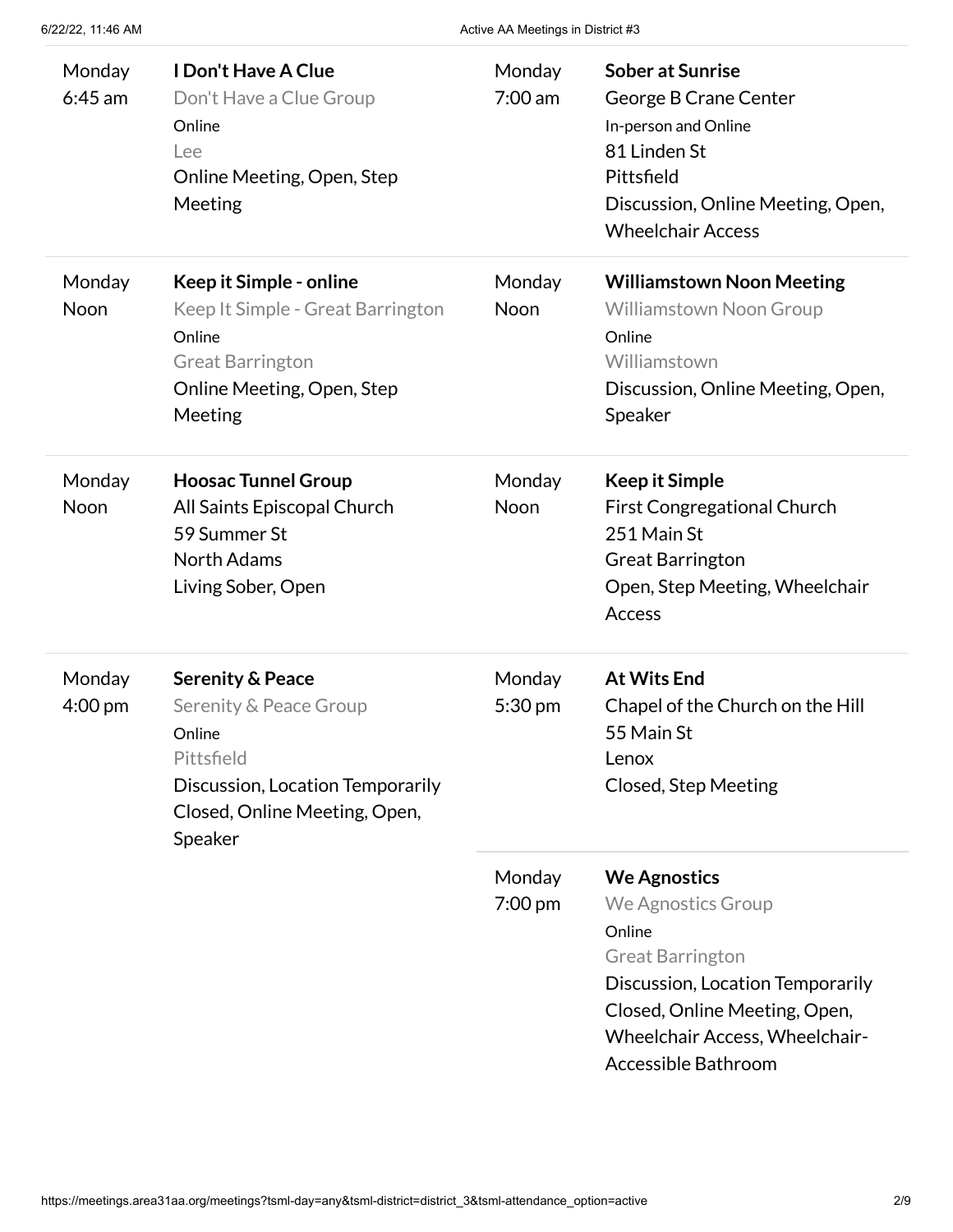| Monday<br>7:00 pm            | <b>Valley Group</b><br><b>First Congregational Church</b><br>134 E Main St<br><b>North Adams</b><br>Discussion, Open                                                    | Monday<br>7:00 pm    | <b>Dalton Young At Heart</b><br>Young At Heart Group<br>Online<br>Dalton<br>Discussion, Location Temporarily<br>Closed, Online Meeting, Open,<br>Speaker, Wheelchair Access |
|------------------------------|-------------------------------------------------------------------------------------------------------------------------------------------------------------------------|----------------------|-----------------------------------------------------------------------------------------------------------------------------------------------------------------------------|
| Monday<br>$7:30$ pm          | Lee Young Peoples Group<br><b>Berkshire Baptist Church</b><br>190 Pleasant St<br>Lee<br>Discussion, Open, Speaker, Young<br>People                                      | Tuesday<br>$6:45$ am | I Don't Have a Clue<br>Don't Have a Clue Group<br>Online<br>Lee<br>Discussion, Online Meeting, Open                                                                         |
| Tuesday<br>$7:00 \text{ am}$ | <b>Sober at Sunrise</b><br>George B Crane Center<br>In-person and Online<br>81 Linden St<br>Pittsfield<br>Discussion, Online Meeting, Open,<br><b>Wheelchair Access</b> | Tuesday<br>Noon      | Keep It Simple - online<br>Keep It Simple - Great Barrington<br>Online<br><b>Great Barrington</b><br>Big Book, Online Meeting, Open                                         |
|                              |                                                                                                                                                                         | Tuesday<br>Noon      | <b>Williamstown Noon Meeting</b><br><b>Williamstown Noon Group</b><br>Online<br>Williamstown<br><b>Online Meeting, Open</b>                                                 |
| Tuesday<br><b>Noon</b>       | <b>Hoosac Tunnel Group</b><br>All Saints Episcopal Church<br>59 Summer St<br><b>North Adams</b><br>Discussion, Open                                                     | Tuesday<br>Noon      | <b>Keep it Simple</b><br><b>First Congregational Church</b><br>251 Main St<br><b>Great Barrington</b><br>Big Book, Open, Wheelchair<br>Access                               |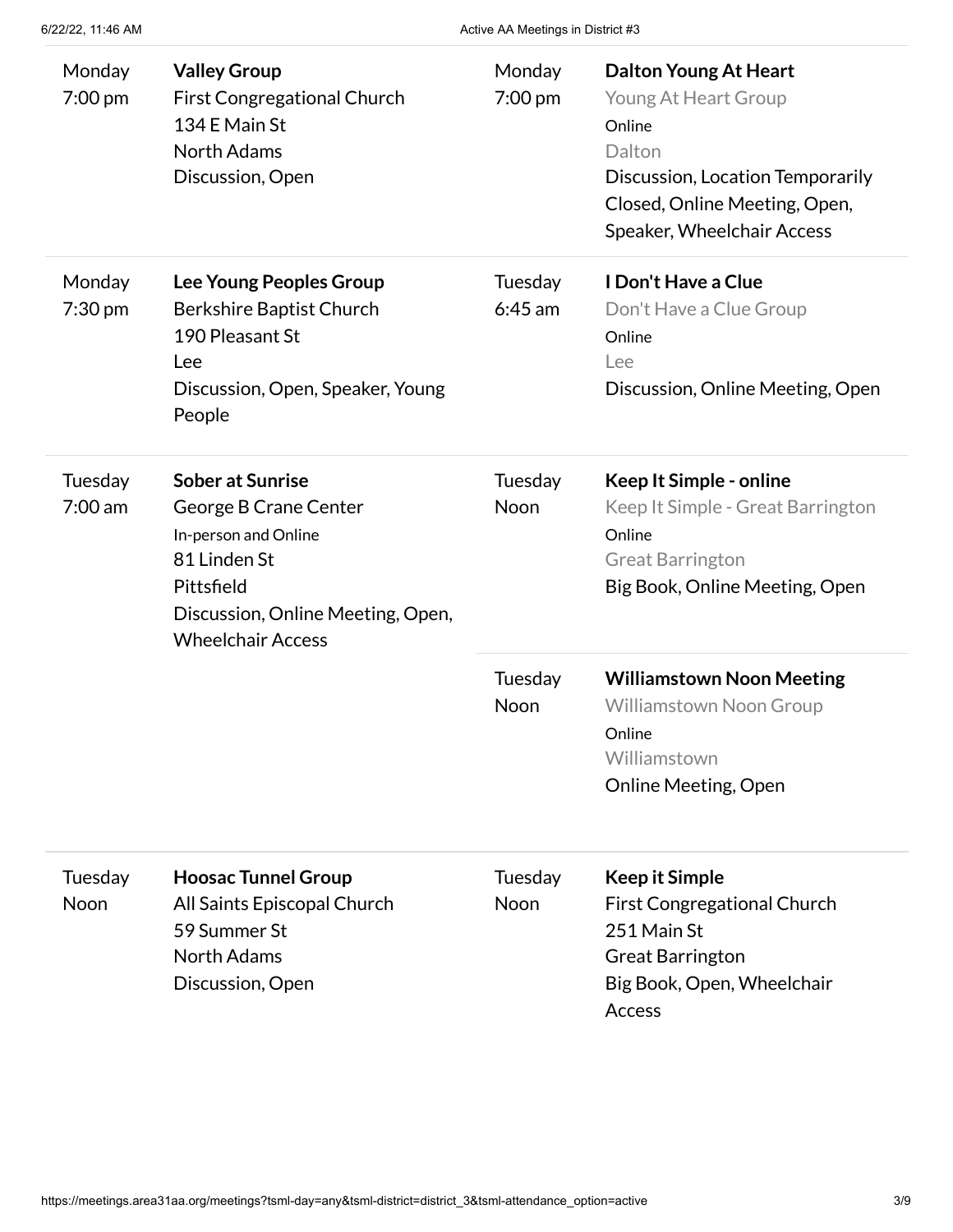| Tuesday<br>Noon        | <b>Ivory Keys Serenity Group</b><br>St. Stephen's Church<br>67 East St<br>Pittsfield<br>Living Sober, Newcomer, Open                            | Tuesday<br>$6:30 \text{ pm}$ | Mens 12th Step Group Men<br>Saint Charles Church<br>89 Briggs Ave<br>Pittsfield<br>12 Steps & 12 Traditions, Closed,<br>Men, Step Meeting, Wheelchair<br>Access, Wheelchair-Accessible<br>Bathroom |
|------------------------|-------------------------------------------------------------------------------------------------------------------------------------------------|------------------------------|----------------------------------------------------------------------------------------------------------------------------------------------------------------------------------------------------|
| Tuesday<br>7:00 pm     | <b>Big Book Zoom</b><br><b>Big Book Zoom</b><br>Online<br>North Adams<br>Big Book, Online Meeting, Open                                         | Tuesday<br>7:00 pm           | <b>Keep an Open Mind</b><br><b>First Congregational Church</b><br>134 E Main St<br><b>North Adams</b><br>Discussion, Open                                                                          |
| Tuesday<br>7:30 pm     | <b>Northern Berkshire Group</b><br>St. John's Episcopal Church<br>35 Park St<br>Williamstown<br>Open, Speaker, Wheelchair Access                | Tuesday<br>8:00 pm           | <b>Stockbridge Tower Group</b><br><b>Stockbridge Tower Group</b><br>Online<br>Stockbridge<br>Discussion, Location Temporarily<br>Closed, Online Meeting, Open,<br>Speaker, Wheelchair Access       |
| Wednesday<br>$6:45$ am | I Don't Have a Clue<br>Don't Have a Clue Group<br>Online<br>Lee<br>Discussion, Online Meeting, Open                                             | 7:00 am                      | Wednesday Sober at Sunrise<br>George B Crane Center<br>In-person and Online<br>81 Linden St<br>Pittsfield<br>Discussion, Online Meeting, Open,<br><b>Wheelchair Access</b>                         |
| $8:00$ am              | Wednesday Happy Joyous & Free<br>Happy Joyous & Free Group<br>Online<br>Lee<br>Discussion, Location Temporarily<br>Closed, Online Meeting, Open | Wednesday<br>Noon            | Keep It Simple - online<br>Keep It Simple - Great Barrington<br>Online<br><b>Great Barrington</b><br>Living Sober, Online Meeting,<br>Open                                                         |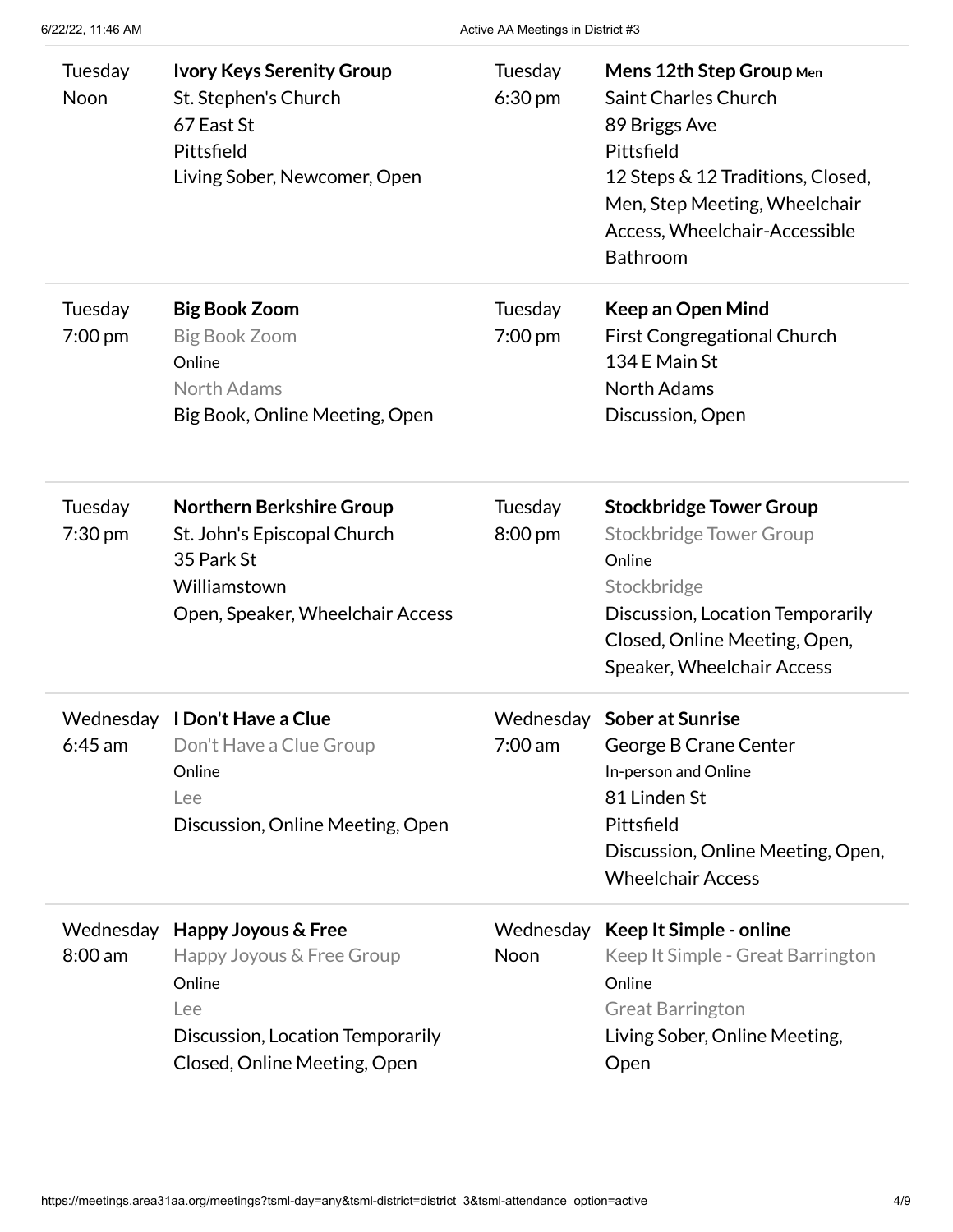| Noon                           | Wednesday Williamstown Noon Meeting<br><b>Williamstown Noon Group</b><br>Online<br>Williamstown<br>Discussion, Online Meeting, Open,<br>Speaker | Noon                  | Wednesday Hoosac Tunnel Group<br>All Saints Episcopal Church<br>59 Summer St<br><b>North Adams</b><br>Discussion, Open                                                                        |
|--------------------------------|-------------------------------------------------------------------------------------------------------------------------------------------------|-----------------------|-----------------------------------------------------------------------------------------------------------------------------------------------------------------------------------------------|
| Noon                           | Wednesday What A Way To Live Group<br><b>First Church of Nazarene</b><br>165 North St<br>Dalton<br>Closed, Step Meeting, Wheelchair<br>Access   | <b>Noon</b>           | Wednesday Keep it Simple<br><b>First Congregational Church</b><br>251 Main St<br><b>Great Barrington</b><br>Living Sober, Open, Wheelchair<br>Access                                          |
| Wednesday<br>Noon              | <b>Ivory Keys Serenity Group</b><br>St. Stephen's Church<br>67 East St<br>Pittsfield<br>Discussion, Grapevine, Open                             | 5:30 pm               | Wednesday Pittsfield Big Book<br>St. Mark's Church<br>400 West St<br>Pittsfield<br>Big Book, Open, Wheelchair<br>Access                                                                       |
| $7:30 \text{ pm}$              | Wednesday Adams 12 & 12<br><b>First Congregational Church</b><br>42 Park St<br>Adams<br>Closed, Discussion, Step Meeting                        | 7:30 pm               | Wednesday Sheffield 12 & 12 Group<br>Sheffield 12 Step Group<br>Online<br>Sheffield<br>12 Steps & 12 Traditions, Closed,<br>Discussion, Location Temporarily<br><b>Closed, Online Meeting</b> |
| Wednesday<br>$7:30 \text{ pm}$ | <b>Berkshire Big Book</b><br>St Mary's of the Assumption<br>159 Church St<br>Cheshire<br>Big Book, Open                                         | Thursday<br>$6:45$ am | I Don't Have a Clue<br><b>First Congregational Church</b><br>In-person and Online<br>25 Park Pl<br>Lee<br>Online Meeting, Open                                                                |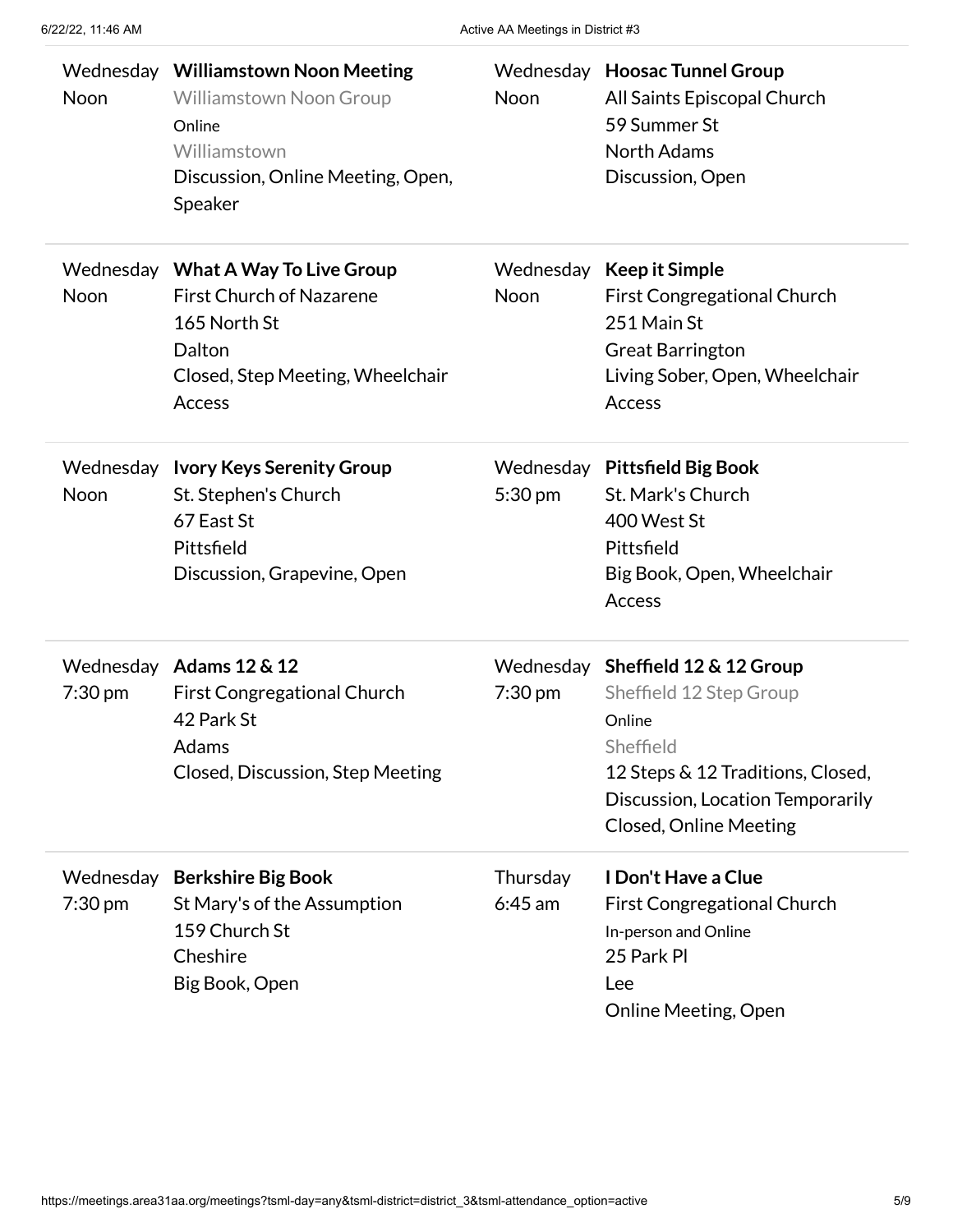| Thursday<br>$7:00$ am | <b>Sober at Sunrise</b><br>George B Crane Center<br>In-person and Online<br>81 Linden St<br>Pittsfield<br>Discussion, Online Meeting, Open,<br><b>Wheelchair Access</b>                     | Thursday<br>Noon    | Keep It Simple - online<br>Keep It Simple - Great Barrington<br>Online<br><b>Great Barrington</b><br>Daily Reflections, Online Meeting,<br>Open                                                                                                                |
|-----------------------|---------------------------------------------------------------------------------------------------------------------------------------------------------------------------------------------|---------------------|----------------------------------------------------------------------------------------------------------------------------------------------------------------------------------------------------------------------------------------------------------------|
|                       |                                                                                                                                                                                             | Thursday<br>Noon    | <b>Williamstown Noon Meeting</b><br><b>Williamstown Noon Group</b><br>Online<br>Williamstown<br>Discussion, Online Meeting, Open,<br>Speaker                                                                                                                   |
| Thursday<br>Noon      | <b>Hoosac Tunnel Group</b><br>All Saints Episcopal Church<br>59 Summer St<br><b>North Adams</b><br>Discussion, Open                                                                         | Thursday<br>Noon    | <b>Keep it Simple</b><br><b>First Congregational Church</b><br>251 Main St<br><b>Great Barrington</b><br>Daily Reflections, Open,<br><b>Wheelchair Access</b>                                                                                                  |
| Thursday<br>Noon      | <b>Ivory Keys Serenity Group</b><br>St. Stephen's Church<br>67 East St<br>Pittsfield<br>Open, Step Meeting                                                                                  | Thursday<br>7:00 pm | <b>Thursday Night Womens Group</b><br>Women<br><b>Claire Teague Senior Center</b><br>In-person and Online<br>917 S Main St<br><b>Great Barrington</b><br>Closed, Discussion, Online<br>Meeting, Wheelchair Access,<br>Wheelchair-Accessible Bathroom,<br>Women |
| Thursday<br>7:00 pm   | <b>Thursday Night Mens Group Men</b><br><b>Thursday Night Mens Group</b><br>Online<br><b>Great Barrington</b><br>Closed, Discussion, Location<br>Temporarily Closed, Men, Online<br>Meeting | Thursday<br>7:00 pm | <b>Step Recovery Group</b><br>St. John's Episcopal Church<br>35 Park St<br>Williamstown<br>Closed, Step Meeting, Wheelchair<br>Access                                                                                                                          |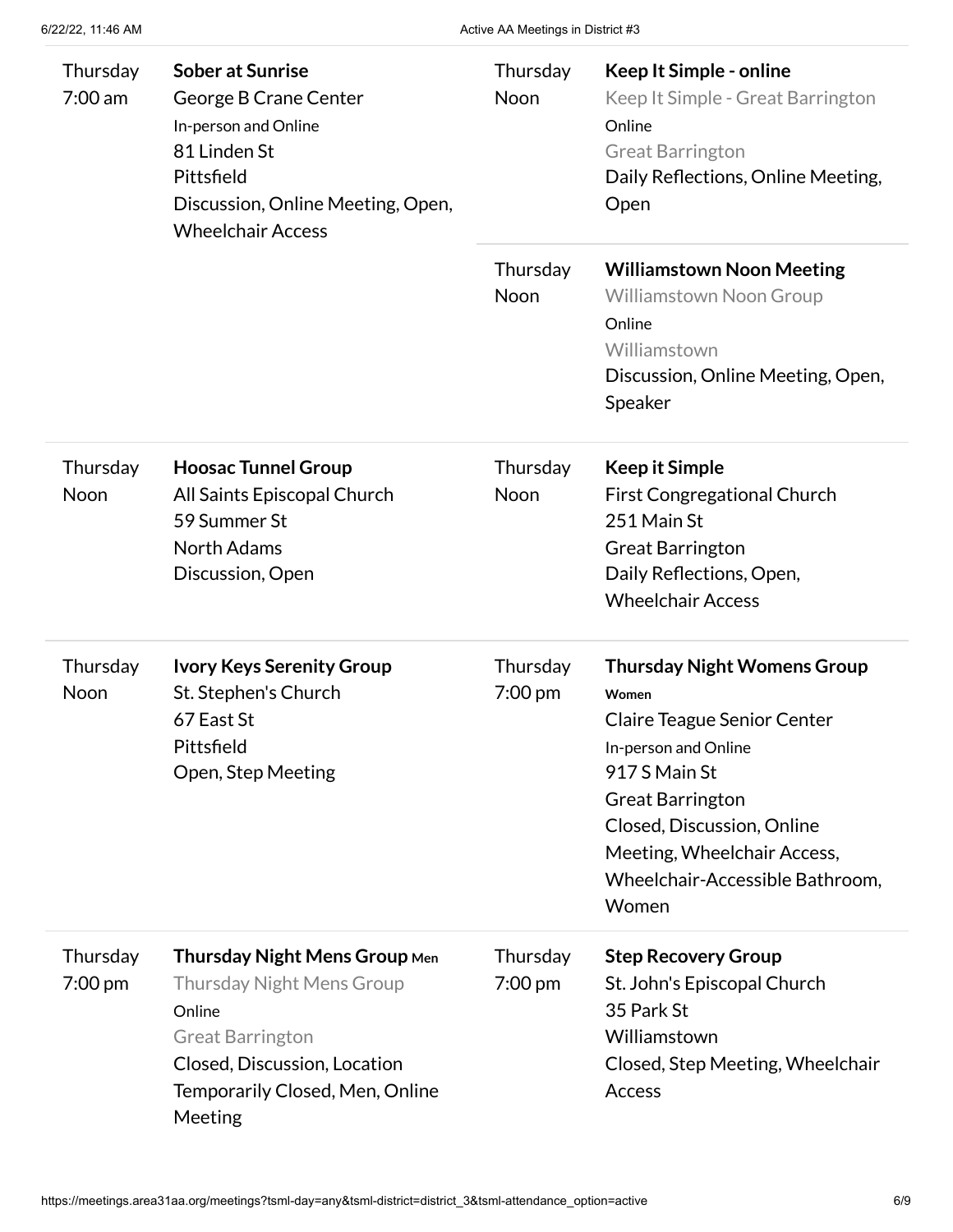| Thursday<br>$7:00$ pm | <b>Big Book Step</b><br><b>Trinity Episcopal Church</b><br>88 Walker St<br>Lenox<br>Big Book, Closed, Step Meeting                         | Thursday<br>$7:30 \text{ pm}$ | Lee Park Place Group<br><b>First Congregational Church</b><br>25 Park PI<br>Lee<br>Open, Speaker                                                                                                          |
|-----------------------|--------------------------------------------------------------------------------------------------------------------------------------------|-------------------------------|-----------------------------------------------------------------------------------------------------------------------------------------------------------------------------------------------------------|
| Friday<br>$6:45$ am   | I Don't Have a Clue<br>Don't Have a Clue Group<br>Online<br>Lee<br>Discussion, Online Meeting, Open                                        | Friday<br>$7:00 \text{ am}$   | <b>Sober at Sunrise</b><br>George B Crane Center<br>In-person and Online<br>81 Linden St<br>Pittsfield<br>Discussion, Online Meeting, Open,<br><b>Wheelchair Access</b>                                   |
| Friday<br><b>Noon</b> | Keep It Simple - online<br>Keep It Simple - Great Barrington<br>Online<br><b>Great Barrington</b><br>Online Meeting, Open, Step<br>Meeting | Friday<br>Noon                | <b>Williamstown Noon Meeting</b><br><b>Williamstown Noon Group</b><br>Online<br>Williamstown<br>Discussion, Online Meeting, Open,<br>Speaker                                                              |
| Friday<br><b>Noon</b> | <b>Hoosac Tunnel Group</b><br>All Saints Episcopal Church<br>59 Summer St<br><b>North Adams</b><br>Discussion, Open                        | Friday<br>Noon                | <b>Keep it Simple</b><br><b>First Congregational Church</b><br>251 Main St<br><b>Great Barrington</b><br>Open, Step Meeting, Wheelchair<br>Access                                                         |
| Friday<br><b>Noon</b> | <b>Ivory Keys Serenity Group</b><br>St. Stephen's Church<br>67 East St<br>Pittsfield<br>Big Book, Open                                     | Friday<br>$6:45$ pm           | <b>Living Sober Beginners</b><br><b>Claire Teague Senior Center</b><br>917 S Main St<br><b>Great Barrington</b><br>Living Sober, Newcomer, Open,<br>Wheelchair Access, Wheelchair-<br>Accessible Bathroom |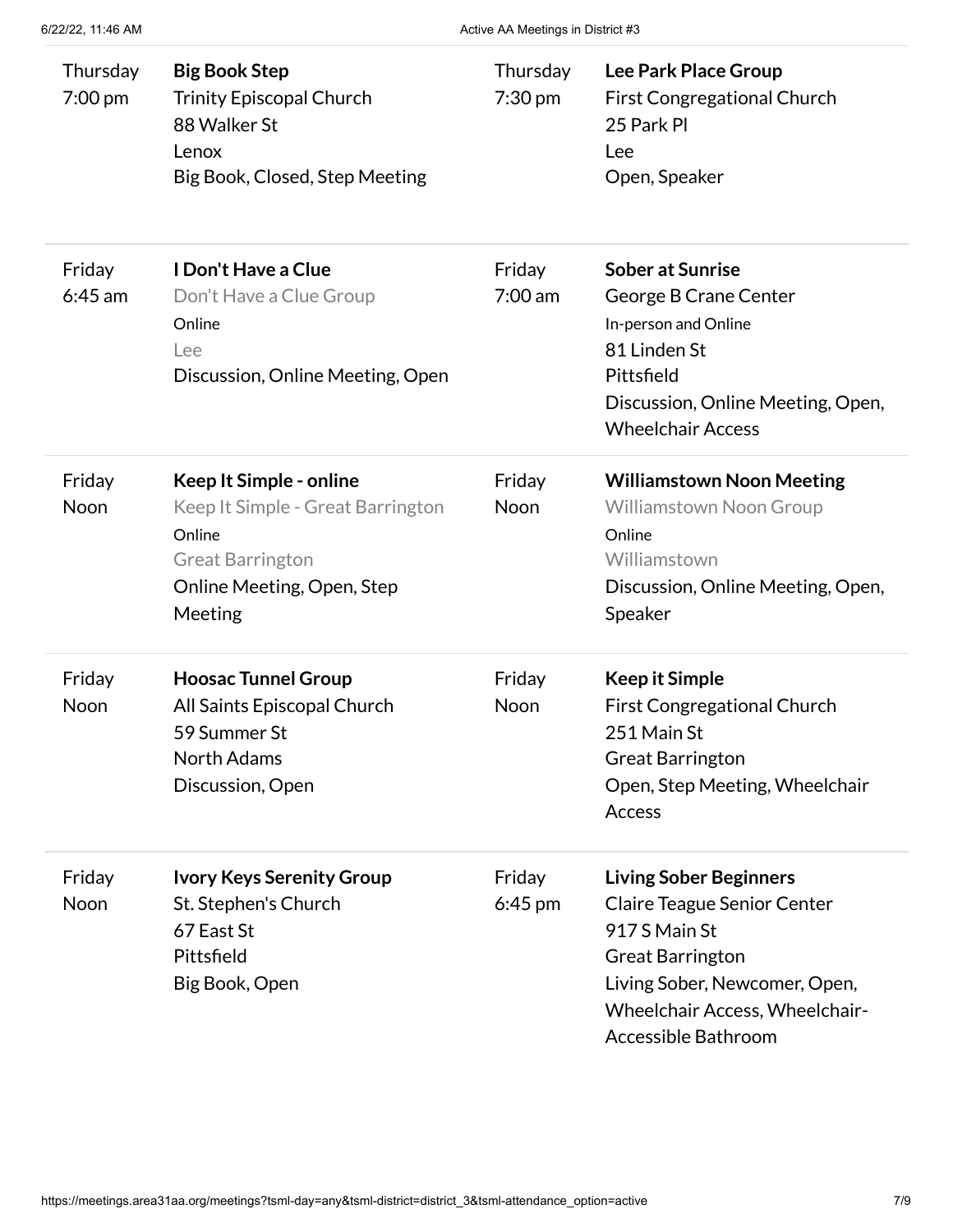| Friday<br>7:00 pm     | <b>Unity Group Lenox</b><br>Lenox Community Center<br>65 Walker St<br>Lenox<br>Daily Reflections, Discussion,<br>Open, Outdoor Meeting                                                                        | Friday<br>7:00 pm      | <b>Bushwacker Group</b><br>Pittsfield Church of Christ<br>826 Valentine Rd<br>Pittsfield<br>Discussion, Open, Speaker,<br>Wheelchair Access, Wheelchair-<br>Accessible Bathroom |
|-----------------------|---------------------------------------------------------------------------------------------------------------------------------------------------------------------------------------------------------------|------------------------|---------------------------------------------------------------------------------------------------------------------------------------------------------------------------------|
| Friday<br>8:00 pm     | <b>Southern Berkshire Group</b><br><b>Claire Teague Senior Center</b><br>In-person and Online<br>917 S Main St<br><b>Great Barrington</b><br>Discussion, Online Meeting, Open,<br>Speaker, Wheelchair Access, | Saturday<br>$6:45$ am  | I Don't Have a Clue<br>Don't Have a Clue Group<br>Online<br>Lee<br>Discussion, Online Meeting, Open                                                                             |
|                       | Wheelchair-Accessible Bathroom                                                                                                                                                                                | Saturday<br>$7:00$ am  | <b>Sober at Sunrise</b><br>George B Crane Center<br>In-person and Online<br>81 Linden St<br>Pittsfield<br>Discussion, Online Meeting, Open,<br><b>Wheelchair Access</b>         |
| Saturday<br>$8:00$ am | <b>SOS (Sober On Saturday)</b><br><b>First Congregational Church</b><br>In-person and Online<br>25 Park Pl<br>Lee<br>As Bill Sees It, Discussion, Online<br>Meeting, Open                                     | Saturday<br>$9:00$ am  | <b>Mothertown Group</b><br><b>First Congregational Church</b><br>42 Park St<br>Adams<br>Discussion, Open                                                                        |
|                       |                                                                                                                                                                                                               | Saturday<br>$10:00$ am | Seize the Day<br>St. Stephen's Church<br>67 East St<br>Pittsfield<br>Discussion, Open, Speaker                                                                                  |